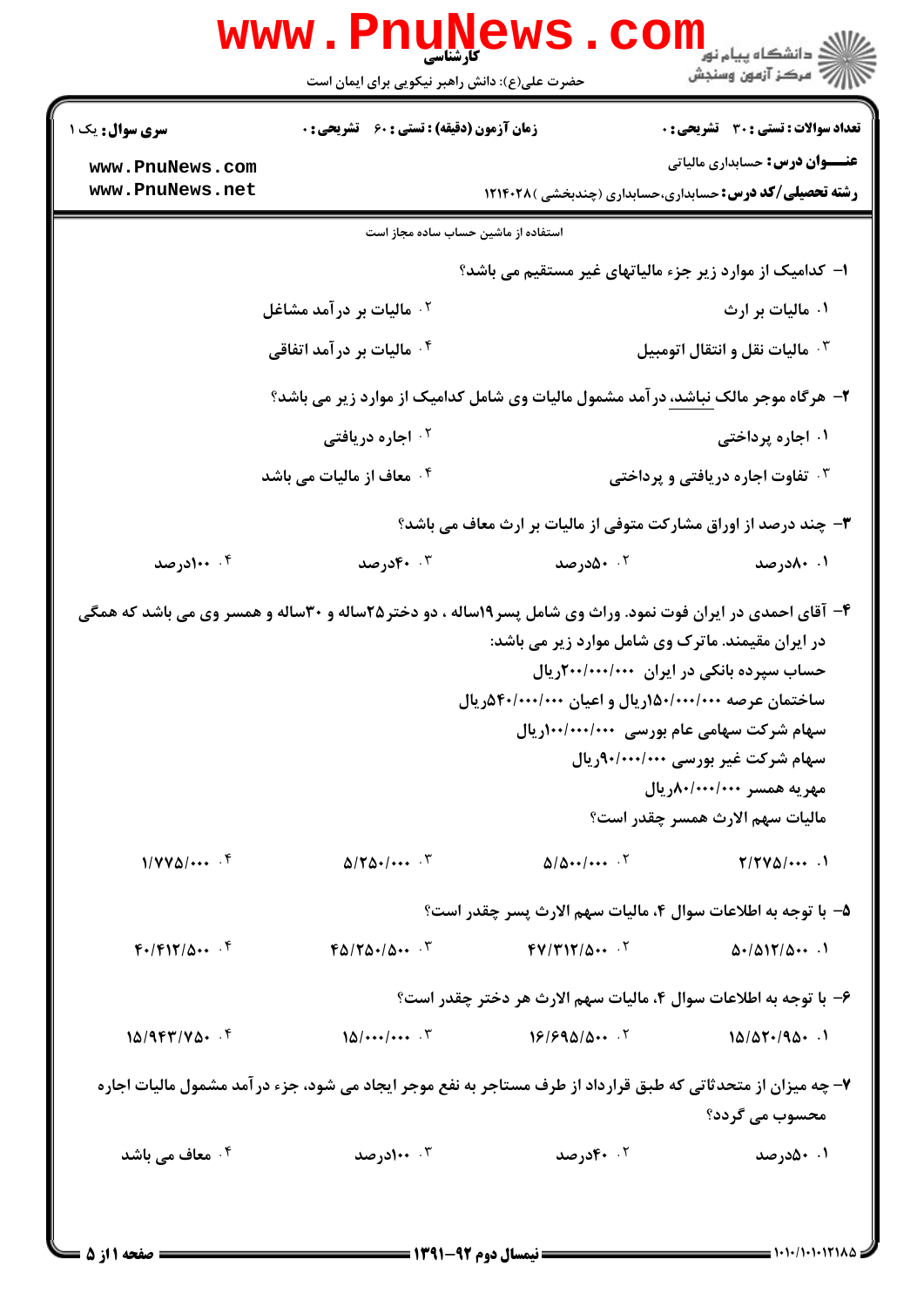|                                                            | <b>WWW.PNUNE</b><br><b>کارشناسی</b>                                                                                                                                                                            | WS.CO                                                          |                                                                                                         |
|------------------------------------------------------------|----------------------------------------------------------------------------------------------------------------------------------------------------------------------------------------------------------------|----------------------------------------------------------------|---------------------------------------------------------------------------------------------------------|
|                                                            | حضرت علی(ع): دانش راهبر نیکویی برای ایمان است                                                                                                                                                                  |                                                                | الاد دانشگاه پيام نور دارد.<br>الاس مرکز آزمون وسنجش                                                    |
| <b>سری سوال : ۱ یک</b>                                     | <b>زمان آزمون (دقیقه) : تستی : 60 ٪ تشریحی : 0</b>                                                                                                                                                             |                                                                | <b>تعداد سوالات : تستی : 30 ٪ تشریحی : 0</b>                                                            |
| www.PnuNews.com<br>www.PnuNews.net                         |                                                                                                                                                                                                                |                                                                | <b>عنـــوان درس:</b> حسابداری مالیاتی<br><b>رشته تحصیلی/کد درس:</b> حسابداری،حسابداری (چندبخشی )۱۲۱۴۰۲۸ |
|                                                            | ۸- آقای احمدی منزل مسکونی خود را به مبلغ ماهیانه ۳۰۰/۰۰۰ ریال اجاره داده است و محل دیگری را به مبلغ ۲۰۰/۰۰۰ ریال                                                                                               | اجاره نموده است. مالیات در آمد اجاره وی در یک سال چقدر است؟    |                                                                                                         |
| $\mathbf{r}\mathbf{r}/\mathbf{v}\mathbf{r}$ . $\mathbf{r}$ | $F\cdot \Delta/\cdots$ .                                                                                                                                                                                       | 140/                                                           | 10.1                                                                                                    |
|                                                            |                                                                                                                                                                                                                |                                                                | ۹- نقل و انتقال قطعی املاک به چه نرخی مشمول مالیات می باشد؟                                             |
| ۰۴ ۱۰درصد                                                  | ۰۳ ه.رصد                                                                                                                                                                                                       | ۰۲ کادرصد                                                      | ۰۱. ۲درصد                                                                                               |
|                                                            |                                                                                                                                                                                                                |                                                                | <b>۰۱</b> - عیدی سالانه به چه میزان از معافیت مالیاتی ماده ۸۴ ق.م.م برخوردار است؟                       |
| ۰۴ کلا معاف است                                            | معافیت ندارد $\cdot^{\mathsf{y}}$                                                                                                                                                                              | ۰ <sup>۲</sup> دو دوازدهم                                      | ۰۱ یک دوازدهم                                                                                           |
|                                                            | ۱۱- آقای سلامی صاحب یک عمده فروشی می باشد. در آمد سالانه وی ۵۰۰/۰۰۰/۰۰۰ ریال و هزینه های سالانه وی ۲۰۰/۰۰۰/۰۰۰<br><b>ریال می باشد. مالیات سالانه وی چه میزان می باشد؟(معافیت ماده ۸۴ برابر ۲۴/۰۰۰/۰۰۰ریال)</b> |                                                                |                                                                                                         |
| $V1/\cdots/\cdots$ . $F$                                   | $\mathsf{V}\Lambda/\Lambda\cdots/\cdots$ .                                                                                                                                                                     | $F\Delta/\Upsilon\cdots$ .                                     | $\Delta \mathbf{Y} / \mathbf{Y} \cdots / \cdots$ .                                                      |
|                                                            | ۱۲– آقای شایان به عنوان مشاور شرکت خصوصی آلفا مشغول به کار می باشد. حق الزحمه وی پس از اتمام قرارداد مبلغ                                                                                                      | ۲۰/۰۰۰/۰۰۰ ریال می باشد. مالیات حق الزحمه وی چه میزان می باشد؟ |                                                                                                         |
| ۰۴ معاف از مالیات                                          | $F$ /***/*** $\cdot$ $\cdot$ $\cdot$                                                                                                                                                                           | $\mathbf{Y}/\cdots/\cdots$ . $\mathbf{Y}$                      | 1//                                                                                                     |
|                                                            |                                                                                                                                                                                                                |                                                                | ۱۳- نرخ مالیات بر در آمد شرکتهای سهامی چقدر است؟                                                        |
| ۰۴ کادرصد                                                  | ۰۳ ه.رصد                                                                                                                                                                                                       | <b>10 . 20 رصد</b>                                             | ۰۱ ۱۰درصد                                                                                               |
|                                                            |                                                                                                                                                                                                                |                                                                | ۱۴- محل سکونت کدامیک موارد زیر در مورد مالک، اجاری تلقی می شود؟                                         |
| ۰۴ خواهر                                                   | همسر $\cdot^{\mathsf{r}}$                                                                                                                                                                                      | ۰ <sup>۲</sup> مادر                                            | ۰۱ پدر                                                                                                  |
|                                                            |                                                                                                                                                                                                                |                                                                | <b>۱۵</b> – کدامیک از موارد زیر از مالیات معاف است؟                                                     |
| ۰ <sup>۴</sup> پاداش طی سال                                | حق جذب $\cdot$ $^{\circ}$                                                                                                                                                                                      | ۰ <sup>۲</sup> اضافه کار                                       | ۰۱ هزینه سفر                                                                                            |
|                                                            |                                                                                                                                                                                                                |                                                                | ۱۶– حق تمبر دانشنامه کارشناسی چند ریال است؟                                                             |
| $\Delta$ . $\cdots$ $\zeta$                                | $\mathbf{Y} \cdot   \cdots$ . $\mathbf{Y}$                                                                                                                                                                     | 1.4                                                            | $\Delta$ /                                                                                              |
|                                                            |                                                                                                                                                                                                                |                                                                |                                                                                                         |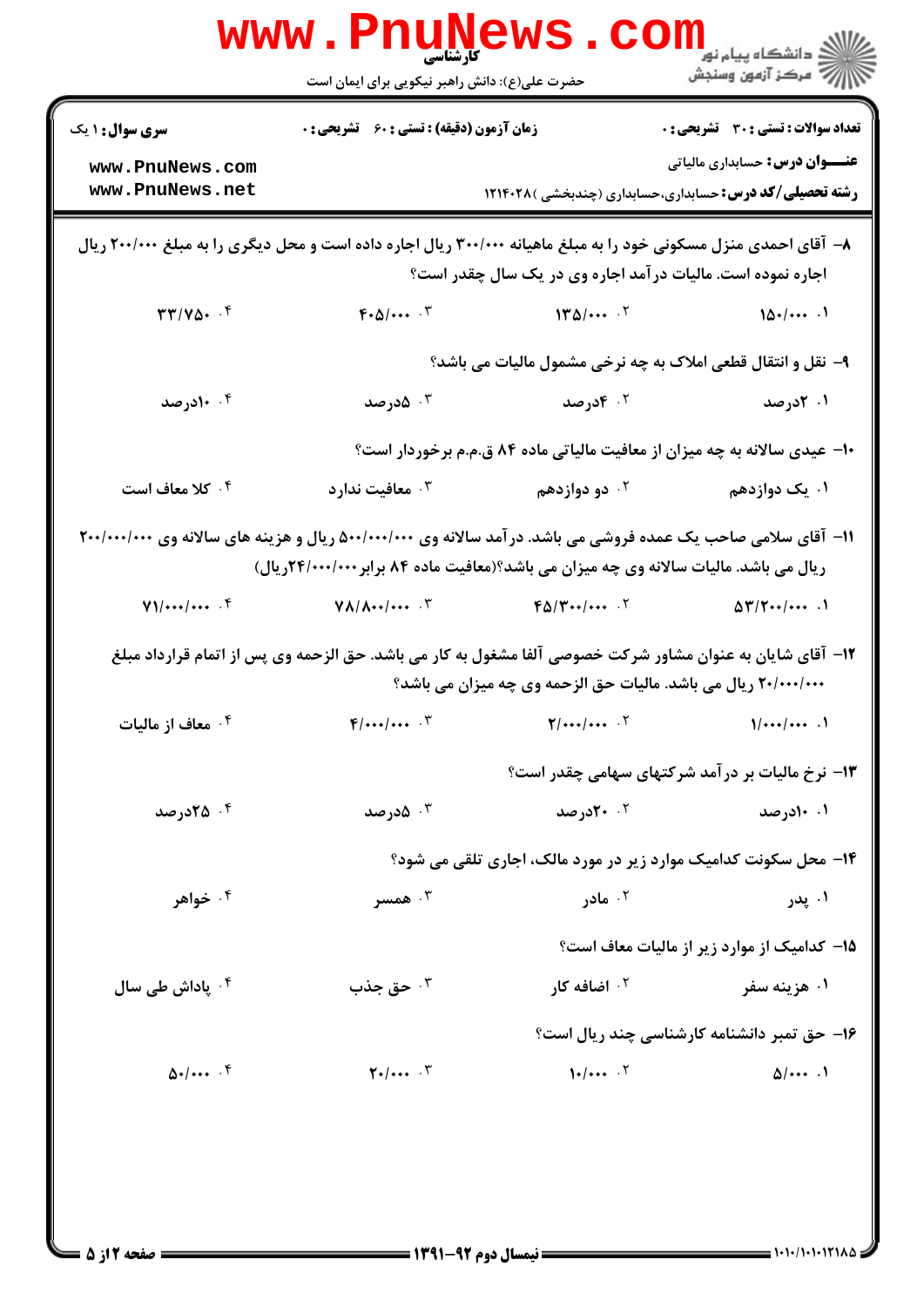|                                                  | <b>www.Pnunews</b><br>حضرت علی(ع): دانش راهبر نیکویی برای ایمان است                                          |                                          | الد دانشگاه پیام نور<br>الله مرکز آزمون وسنجش                                                                                         |
|--------------------------------------------------|--------------------------------------------------------------------------------------------------------------|------------------------------------------|---------------------------------------------------------------------------------------------------------------------------------------|
| <b>سری سوال : ۱ یک</b>                           | <b>زمان آزمون (دقیقه) : تستی : 60 ٪ تشریحی : 0</b>                                                           |                                          | <b>تعداد سوالات : تستی : 30 ٪ تشریحی : 0</b>                                                                                          |
| www.PnuNews.com<br>www.PnuNews.net               |                                                                                                              |                                          | <b>عنـــوان درس:</b> حسابداری مالیاتی<br><b>رشته تحصیلی/کد درس:</b> حسابداری،حسابداری (چندبخشی )۱۲۱۴۰۲۸                               |
|                                                  | پس از کسر مالیات بر ارثی که از ان بابت به دولت محلی پرداخت می نمایند چگونه محاسبه می شود؟                    |                                          | ۱۷- در صورتی که متوفی و وارث هر دو ایرانی ًو مقیم خارج از ایران باشند ًمالیات سهم الارث نسبت به اموال خارج از ایران                   |
|                                                  | <b>13 به نرخ ماده ۱۳۱</b>                                                                                    |                                          | ۰۱ به نرخ ماده۲۰                                                                                                                      |
|                                                  | ۰۴ معاف از مالیات می باشد                                                                                    |                                          | به نرخ۲۵ درصد $\cdot^{\mathtt{w}}$                                                                                                    |
|                                                  |                                                                                                              |                                          | ۱۸- وراث کدام طبقه نسبت به اموال شهدای انقلاب اسلامی مشمول مالیات بر ارث <u>نخواهند</u> بود؟                                          |
| ۰۴ همه طبقات                                     | ۰۳ دوم $\cdot$                                                                                               | $J$ اول $\cdot$                          | ۰۱ اول و دوم                                                                                                                          |
|                                                  |                                                                                                              |                                          | ۱۹- مهلت تسلیم اظهار نامه مالیات بر ارث چقدر است؟                                                                                     |
|                                                  | ۰ <sup>۲</sup> سه ماه از تاریخ فوت                                                                           |                                          | ۰۱ یک ماه از تاریخ فوت                                                                                                                |
|                                                  | ۰۴ نه ماه از تاریخ فوت                                                                                       |                                          | ۰ <sup>۳</sup> شش ماه از تاریخ فوت                                                                                                    |
|                                                  | ساختمان را به مبلغ سالانه ۱۲۰/۰۰۰/۰۰۰ ریال اجاره دادند. مالیات آقای اکبری چه میزان است؟(معافیت ماده ۸۴ برابر |                                          | <b>-۲-</b> آقای اکبری و محمدی به نسبت ۴۰٪ و ۶۰٪ مالک یک ساختمان می باشندآقای اکبری هیچ گونه درامدی ندارد.آنها آین<br>٢۴/٠٠٠/٠٠٠ ريال) |
| $1/\Lambda$ $\cdot\cdot\cdot$ $\cdot$ $\uparrow$ | معاف از مالیات $\cdot$ ۳                                                                                     | $9/$ / . $7$                             | $\Delta$ /F/                                                                                                                          |
|                                                  |                                                                                                              |                                          | <b>۲۱</b> - با توجه به اطلاعات سوال ۲۰، مالیات آقای محمدی چه میزان است؟                                                               |
| $\Lambda/\Lambda$ $\cdot$                        | معاف از ماليات $\cdot$                                                                                       |                                          | $9/4$                                                                                                                                 |
|                                                  | ۵۰/۰۰۰/۰۰۰ ریال و مبلغ دریافتی ۶۰/۰۰۰/۰۰۰ ریال می باشد. مالیات حق واگذاری چند ریال است؟                      |                                          | ۲۲- آقای خسروی یک باب مغازه دارد که تصمیم گرفته حق واگذاری ان را منتقل نماید. ارزش معاملاتی حق واگذاری                                |
| $1/\Upsilon$ $\cdot \cdot$ $\cdot$ $\cdot$       | $\mathbf{Y}/\cdots/\cdots$ $\mathbf{Y}$                                                                      |                                          | 1//                                                                                                                                   |
|                                                  |                                                                                                              |                                          | <b>۲۳</b> - سود خالص یک شرکت تعاونی دامپروری ۵۰/۰۰۰/۰۰۰ ریال است. مالیات بر در آمدآن چند ریال است؟                                    |
| ۰۴ معاف از مالیات                                |                                                                                                              | $\frac{1}{2}$                            | $17/\Delta$ $\cdots$                                                                                                                  |
|                                                  |                                                                                                              |                                          | <b>3۴</b> - برای محاسبه در آمد مشمول مالیات بر حقوق ، مسکن با اثاثه چند درصد حقوق و مزایای مستمر نقدی تقویم می گردد؟                  |
| $\Delta$ . ۴                                     | $\mathbf{r}$ . $\mathbf{r}$                                                                                  | $\mathbf{Y} \Delta$ $\cdot$ $\mathbf{Y}$ | 1.1                                                                                                                                   |
|                                                  |                                                                                                              |                                          |                                                                                                                                       |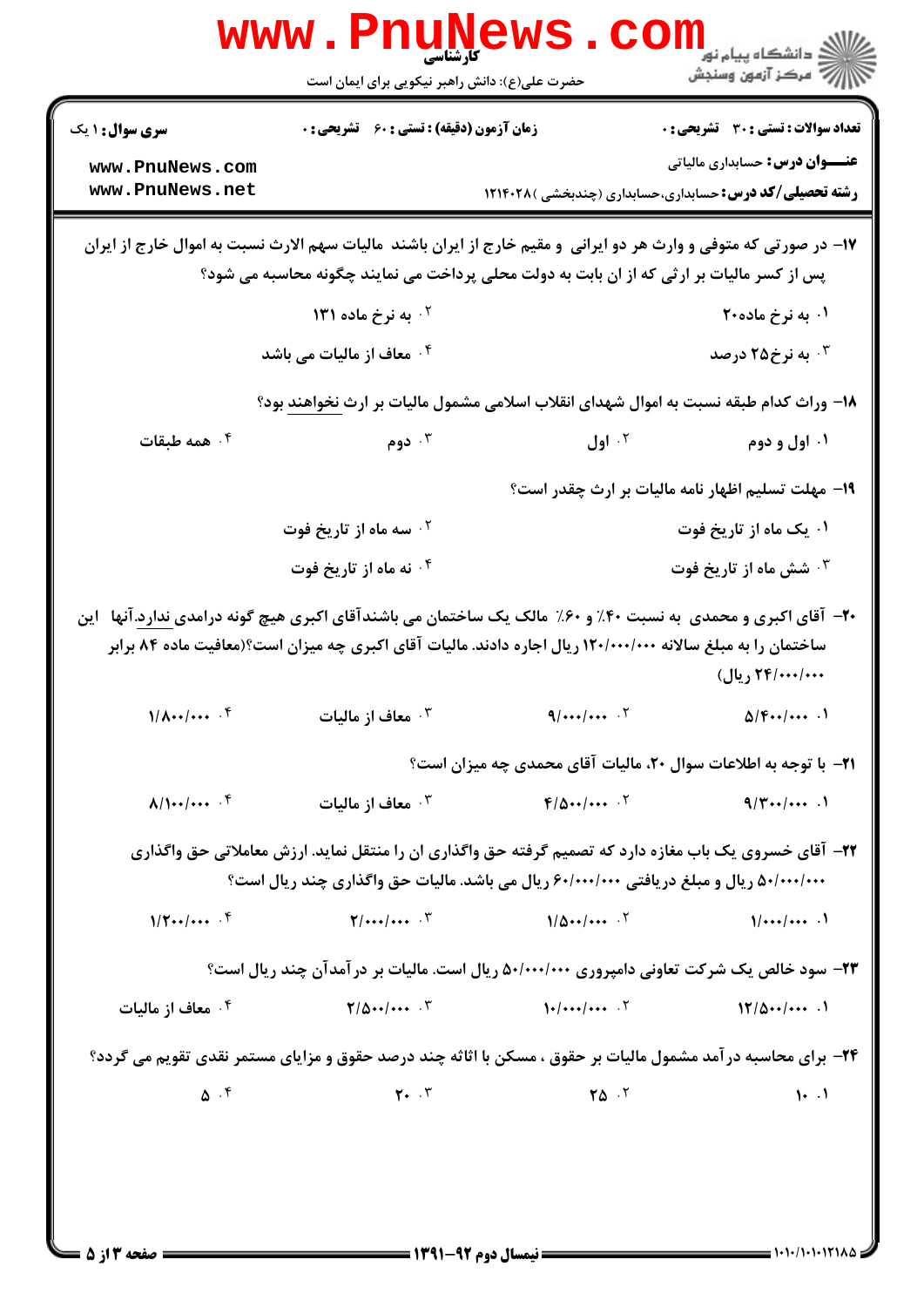|                                           |              | <b>WWW</b>   | كارشناسي<br>حضرت علی(ع): دانش راهبر نیکویی برای ایمان است      |                                                                                                                    |                                                                                       | ڪ دانشڪاه پيا <sub>م</sub> نور<br><mark>∕</mark> > مرڪز آزمون وسنڊش |  |
|-------------------------------------------|--------------|--------------|----------------------------------------------------------------|--------------------------------------------------------------------------------------------------------------------|---------------------------------------------------------------------------------------|---------------------------------------------------------------------|--|
| <b>سری سوال :</b> ۱ یک<br>www.PnuNews.com |              |              | <b>زمان آزمون (دقیقه) : تستی : 60 ٪ تشریحی : 0</b>             |                                                                                                                    | <b>تعداد سوالات : تستی : 30 ٪ تشریحی : 0</b><br><b>عنـــوان درس:</b> حسابداری مالیاتی |                                                                     |  |
| www.PnuNews.net                           |              |              | <b>رشته تحصیلی/کد درس:</b> حسابداری،حسابداری (چندبخشی )۱۲۱۴۰۲۸ |                                                                                                                    |                                                                                       |                                                                     |  |
|                                           |              |              |                                                                | ۲۵- حقوق و مزایای فروردین آقای خرمی به شرح زیر است:                                                                |                                                                                       | حقوق پايه ۲/۹۰۰/۰۰۰<br>حق جذب ٢/٥٠٠/٠٠٠<br>اضافه کاری ۱/۵۰۰/۰۰۰     |  |
|                                           |              |              |                                                                | اگر آقای خرمی مشمول قانون نظام هماهنگ باشد مالیات حقوق وی چند ریال است؟(معافیت ماده ۸۴ برابر ۲۴/۰۰۰/۰۰۰)           |                                                                                       |                                                                     |  |
|                                           | 144.1        |              | معاف از ماليات $\cdot$                                         | $F9.1$ T                                                                                                           |                                                                                       | 99.1                                                                |  |
|                                           |              |              |                                                                | ۲۶- با توجه به اطلاعات سوال ۲۵، اگر آقای خرمی در مناطق کمتر توسعه یافته زندگی کند مالیات وی چقدر است؟              |                                                                                       |                                                                     |  |
|                                           | $F(1)$       |              | معاف از ماليات $\cdot^7$                                       | $TP\Delta$ / $.7$                                                                                                  |                                                                                       | $\Upsilon \uparrow \Delta / \cdots$ .                               |  |
|                                           |              |              |                                                                | ۲۷- با توجه به اطلاعات سوال ۲۵، اگر آقای خرمی کارمند یک شرکت خصوصی باشد مالیات وی چند ریال است؟                    |                                                                                       |                                                                     |  |
|                                           | 94.4         |              | معاف از ماليات $\cdot^7$                                       |                                                                                                                    | 99.1<br>$F(1)$                                                                        |                                                                     |  |
|                                           |              |              |                                                                | ۲۸- در مورد املاکی که با اثاثه به اجاره واگذار می شود چه میزان از در آمد ناشی از اجاره اثاثه مشمول مالیات می گردد؟ |                                                                                       |                                                                     |  |
|                                           |              |              | <sup>۲ .</sup> نیمی از درآمد اجاره اثاثه                       |                                                                                                                    |                                                                                       | ۰۱ کل در آمد اجاره اثاثه                                            |  |
|                                           |              |              | ۰۴ معاف از مالیات                                              |                                                                                                                    | ۸۰۰۳ درصد                                                                             |                                                                     |  |
|                                           |              |              |                                                                |                                                                                                                    |                                                                                       | 79- مال الاجاره چگونه تعیین می شود؟                                 |  |
|                                           |              |              | <sup>7 .</sup> از روی نرخ شهرداری                              |                                                                                                                    |                                                                                       | ۰۱ از روی سند رسم <i>ی</i>                                          |  |
|                                           |              |              | ۰۴ درصدی از قیمت زمین                                          |                                                                                                                    | على الراس "                                                                           |                                                                     |  |
|                                           |              |              |                                                                |                                                                                                                    |                                                                                       | <b>۳۰</b> - کدام مورد زیر جزء وراث طبقه دوم می باشد؟                |  |
|                                           | ۰۴ شوهر      |              | م ۲۰ عمو $\cdot$                                               | ۰۲ برادر                                                                                                           |                                                                                       | ۰۱ پدر                                                              |  |
|                                           |              |              |                                                                | م <i>اده ۲۰. نرخ م</i> الیات برارث نسبت به سهمالارث به شرح زیر است:                                                |                                                                                       |                                                                     |  |
| طبقه سوم                                  | طبقه دوم     | طبقه اول     |                                                                | شرح                                                                                                                |                                                                                       |                                                                     |  |
| 7.70                                      | 710          | 7.0          |                                                                | نا مېلغ ۵۰/۰۰۰/۰۰۰ ريال<br>تا مبلغ ۲۰۰/۰۰۰/۰۰۰ ریال نسبت به مازاد                                                  |                                                                                       |                                                                     |  |
| 7.50                                      | 7.70         | 710          |                                                                | ۵۰/۰۰۰/۰۰۰ ريال<br>تا مبلغ ۵۰۰/۰۰۰/۰۰۰ ربال نسبت به مازاد                                                          |                                                                                       |                                                                     |  |
| 7.00<br>7.50                              | 7.70<br>7.70 | 7.70<br>1.70 |                                                                | ٢٠٠/٠٠٠/٠٠٠١٠٠<br>نسبت به مازاد ۰۰/۰۰/۰۰ اریال                                                                     |                                                                                       |                                                                     |  |
|                                           |              |              |                                                                |                                                                                                                    |                                                                                       |                                                                     |  |

**: صفحه 4 از 5 =**